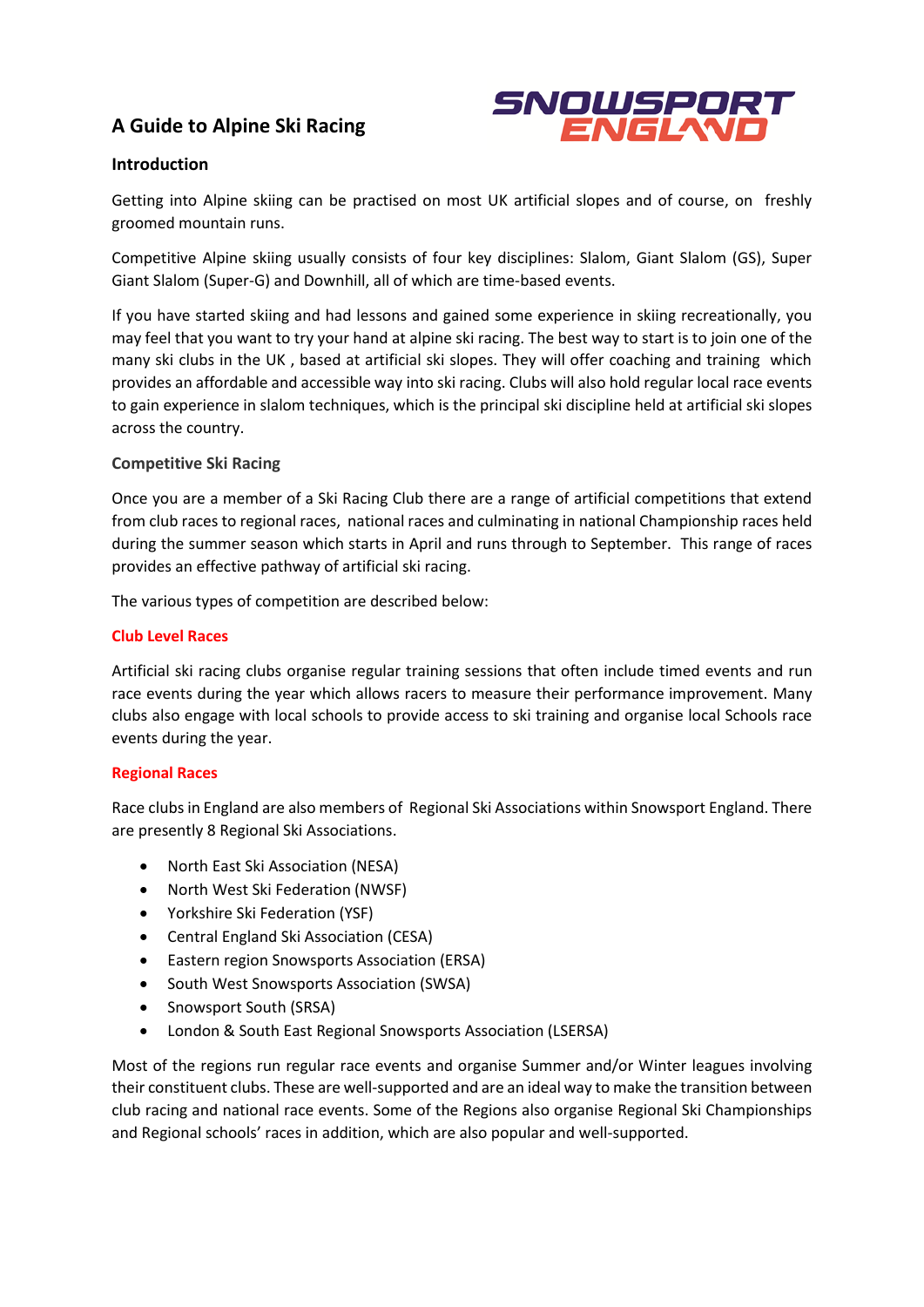#### **National Races (Seeded)**

Having gained further experience of racing, at regional level, a racer may want to compete in national races and gain national seed points. There are a range of national seeded race events which provide the opportunity to gain seed points. The rules for the running of National ski races are defined in the British Artificial Competition Rules (BACR)

A competitor's seed point is calculated from the results of races as outlined in the BACR. The lowest seed points indicate the best level of performance. The British Artificial Seeding (BARTS) scheme administers seeding for Home Nations Governing Bodies (HNGB) registered racers competing in recognised artificial ski slope races of national significance.

The BARTS seed list is an on-going list of registered competitors with their current seed points, calculated based on their performance in artificial slope races of national significance compared with other registered competitors competing in each race. Separate lists are maintained for the men and women competing. Separate lists are also maintained for Indoor (iBARTS(and Outdoor (oBARTS) artificial slope competitions.

All national seeded events must be attended by a Technical Delegate, appointed to attend the race by and on behalf of the GB Snowsport TD Forum, whose role is to ensure that the race is run safely and in accordance with the published rules.

All races are published in the Race Calendar and a series of documents will be published by the race organisers prior to the date of the race.

- Invitation Bulletin sets out the details of the event, including date of the event, eligibility for entries, the closing date for entries, entry fee, and the format of the event. It will also set out an outline programme and details of the key organising officials and their contact details
- Acceptance Bulletin confirms details of all athletes accepted into the event at the closing date, confirmed programme of the event and whether any late entries will be accepted.
- Start Lists for the initial runs of the event.

National Races are held to various prescribed formats to form a progression for racers from Excel Introductory races; Club National races, GBR Series races to Championship race events. These formats are described below. All Club National and GBR Series events include U10/U12 races, but these are not seeded.

# 1. Excel Format Races

The Excel format was developed as an introduction to national seeded events and allows a seeded race to be run on an outdoor artificial slope in a short period of time, so that the event could be held during a morning, an afternoon, or an evening.

Entrants having no seed points are given priority. Priority for entrants with seed points is given to those with the higher seed points. If the race is oversubscribed, entrants with the best (lowest) seed points will be rejected. No entrant with less than 40 seed points will be accepted and no more than 75 entries will be accepted. Excel format races have a minimum penalty of 10 points for seeding.

The competitions comprise three runs down the same course, with the best single time to count for the result.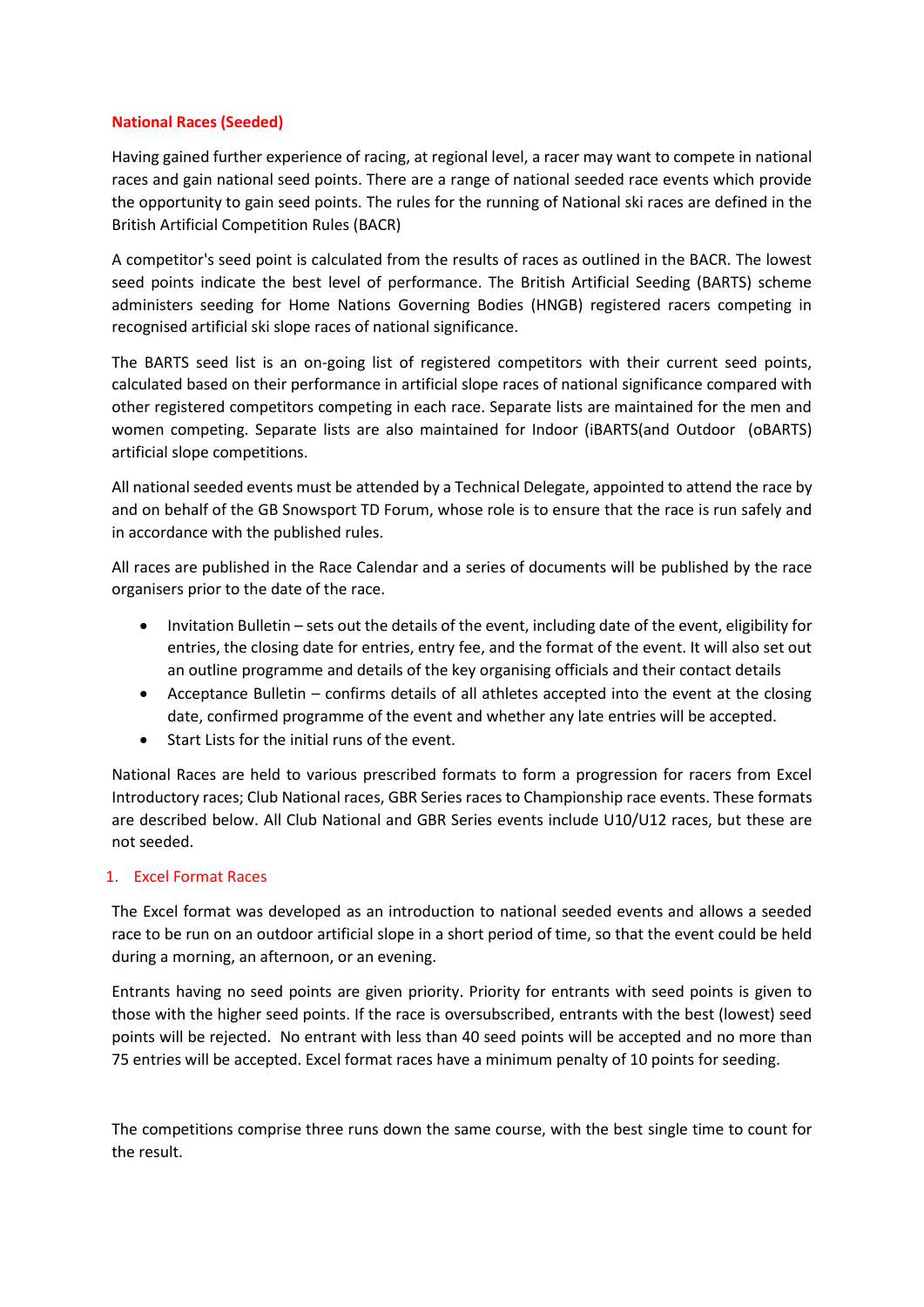The start order for the first run is the same as for a standard two-run race; the top group is drawn first, followed by the remainder of the seeded competitors in seed point order, then the unseeded competitors are drawn as a group at the end. The start order for the second and third runs is the same as the first.

## 2. Club National Races

These are seeded races that can be held on either outdoor or indoor artificial slopes. The format of the event differs for outdoor and indoor events. Club National races have a minimum penalty of 10 points for seeding.

The event is a Special Slalom as defined by FIS with the aggregate time of the two runs to decide the result. Males and Females are to compete in separate races. In addition, the following race formats are approved for seeding:

- Outdoor Club National: three runs on the same course, the better of runs 1 & 2 plus run 3 to count.
- Indoor Club National: two separate single-run races on different courses.

The event must be held on a suitable artificial ski slope, which has either been homologated for the standard of event or conforms to the current Homologation Criteria.

## Outdoor Club Nationals

Entrants having no seed points are given priority. Priority for entrants with seed points is given to those with the higher seed points. If the race is oversubscribed, entrants with the best (lowest) seed points will be rejected. For Under 10/Under 12 events, all valid entries are accepted.

The competitions comprise three runs on the same course. The time for the better of runs 1 and 2 plus the time for run 3 are to count. For age groups U10 and U12, each race will be a minimum of two runs of slalom using stubby poles with the best time to count for the result.

The start order for run 1 is: U10/U12 Girls drawn for start order, U10/U12 Boys drawn for start order

For U14 and above the start order is:

Women in descending seed point order, those without seed points (including unregistered racers) drawn for start order and to ski first, the top 15 seeded entrants to be drawn for start order and race last.

For Men it will be the same as the Women

The start order for run 2 is the same as run 1. The start order for run 3 is in reverse better time order. If the Jury so decide, all racers who were disqualified or did not finish both first and second runs will be allowed to ski the course before the start of the third run.

Run 2 takes place immediately after the completion of run 1.

For U10/12, girls and boys are drawn separately for start order in the first run, reversing the order for each subsequent run.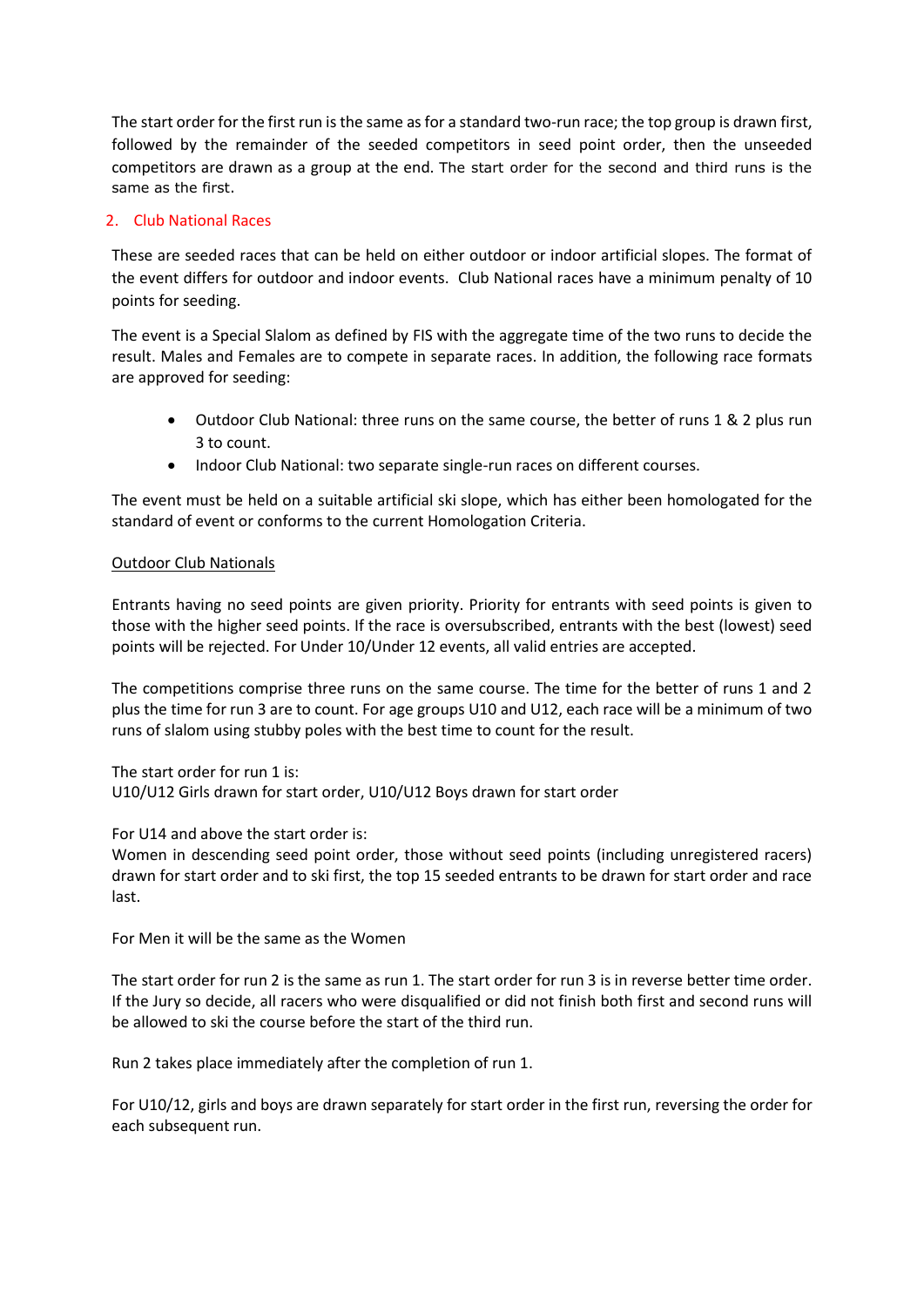#### Indoor Club Nationals

Entrants having no seed points are given priority. Priority for entrants with seed points is given to those with the higher seed points. If the race is oversubscribed, entrants with the best (lowest) seed points will be rejected. For Under 10/Under 12 events, all valid entries are accepted.

The competitions comprise two separate single-run races on different courses. The aggregate times of the two races are combined to produce a result for prizegiving. Each single-run race will be seeded separately. For age groups U10 and U12, each race will be a minimum of two runs of Slalom using stubby poles with the best time to count for the result.

The start order for the first race is the same as for a standard two-run race; the top group is drawn first, followed by the remainder of the seeded competitors in seed point order, then the unseeded competitors are drawn as a group at the end. For U10/U12 competitors, the start order is determined by a random draw.

The start order for the second race is determined by reversing the start order of the first race within each 'category' (females, males, U10/U12).

For U10/12, girls and boys are drawn separately for start order in the first run, reversing the order for each subsequent run.

Club National races are well supported and are intended to provide a local pathway into national seeded race events, but also provide an opportunity for unregistered racers to race at this level as Day Entries, albeit they will not gain seed points if entered as a Day Entry.

#### 3. GBR Series

The Great British Racing (GBR) Series is run jointly by Snowsport England, Snowsport Scotland and Snowsport Wales.

All competitors must be registered with their respective registration authority.

The GBR Indoor and Outdoor series will each usually comprise six races, but other programmes may be agreed between HNs. Regardless of the number of races the agreed programme must be published prior to the first race in each series taking place.

The Indoor and Outdoor Series are run as separate competitions, and racers may compete in one or other or both. Awards will be made in each Series, for the top three men and women overall, and the top three in each age group (U10, U12, U14, U16, U18, U21, Senior, Master). Points will be awarded at each race to count towards the Series result.

For age groups U14 and above, each race will be run as a standard two run slalom using full-height flex slalom poles with the aggregate time to count for the result. For age groups U10 and U12, each race will be a minimum of two runs of slalom using stubby poles with the best time to count for the result. GBR Series races have a minimum penalty of 5 points for seeding.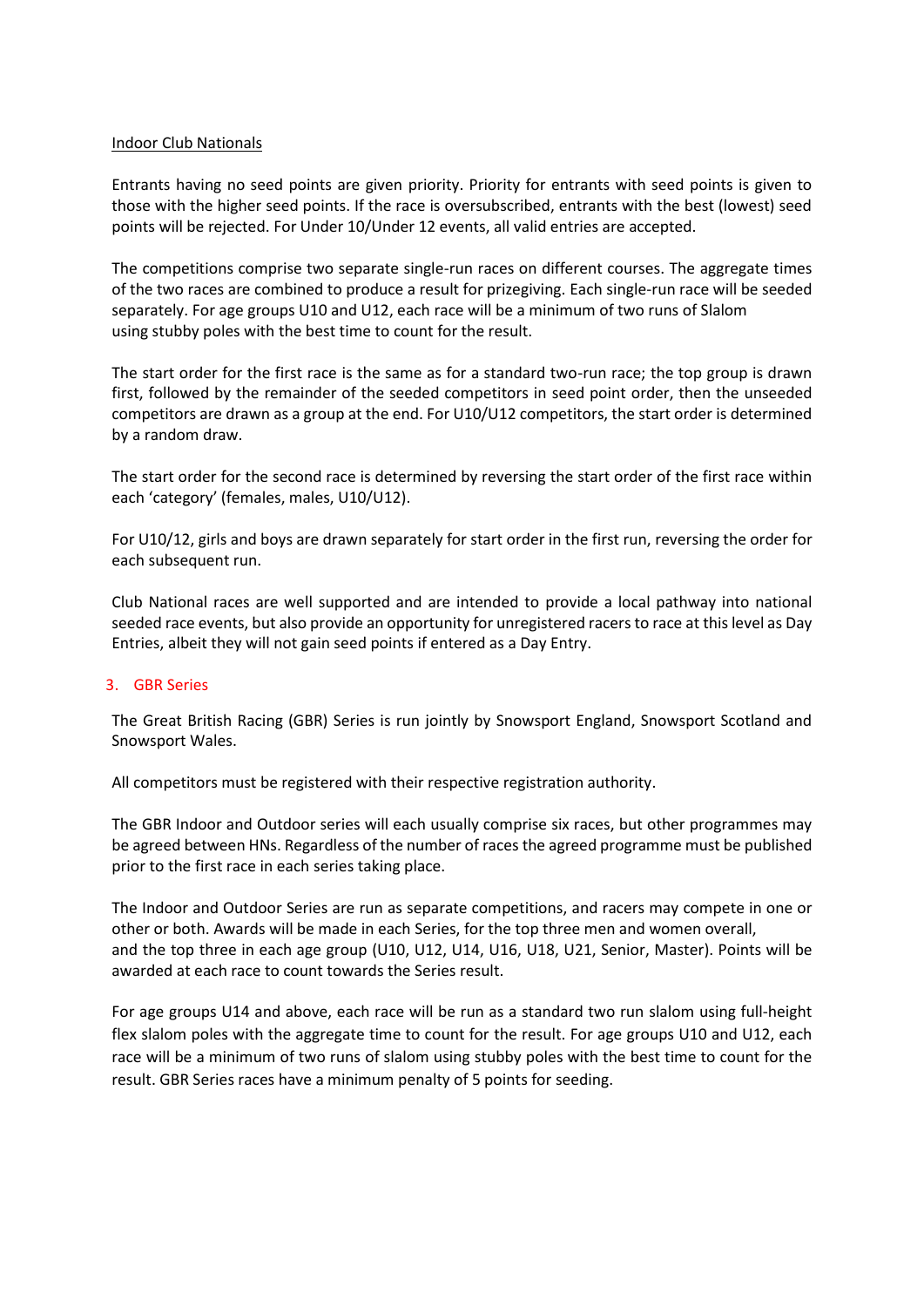For age groups U14 and above the start order for each race will follow BACR I. For U10/12, girls and boys are drawn separately for the start order in the first run, reversing the order for each subsequent run.

At each race, Series Points towards the age group totals are awarded to the first five males and females in each age group. Where two or more competitors obtain identical times, they all receive points appropriate to the tied position.

Points gained at all the races in the Series count towards the final total.

Where two or more competitors Series Points are equal, reference will be made to the overall positions in each race or age group (number of first places, etc.) to determine the order in the final ranking.

#### 4. Championship Races

Each of the HNGBs organise Championship events, both outdoor and indoor. These follow a similar format to the GBR series slalom races, but the Championship races have a minimum penalty of zero points.

Outdoor Championships held during the Summer Artificial Season are:

- All England Outdoor Championships
- Welsh Championships
- Scottish Championships
- Irish Championships
- British Outdoor Championships

Indoor Championships held during the Summer Artificial season are:

- English Indoor Championships
- Welsh Indoor Championships
- British Indoor Championships
- Scottish Indoor Championships

The Championship events are held towards the end of the summer season calendar during August and September. The outdoor events are generally two-day and often include an open slalom event (with a minimum penalty of 5 points) on one day and the Championship slalom on the other day.

#### **National Schools Races**

As outlined earlier, clubs and regions hold schools race events in their local area.

In addition, the English Schools Ski Association (ESSkiA) also run events during the summer season. A programme of regional qualifying race events are held during September and successful schools' teams then are invited to take part in the English Schools Championships held during October.

Similar schools' races are organised during the season by Snowsport Scotland and Snowsport Wales. A British Schools Championships event takes place each year during November.

More details can be found at the ESSkiA website [www.esskia.org](http://www.esskia.org/)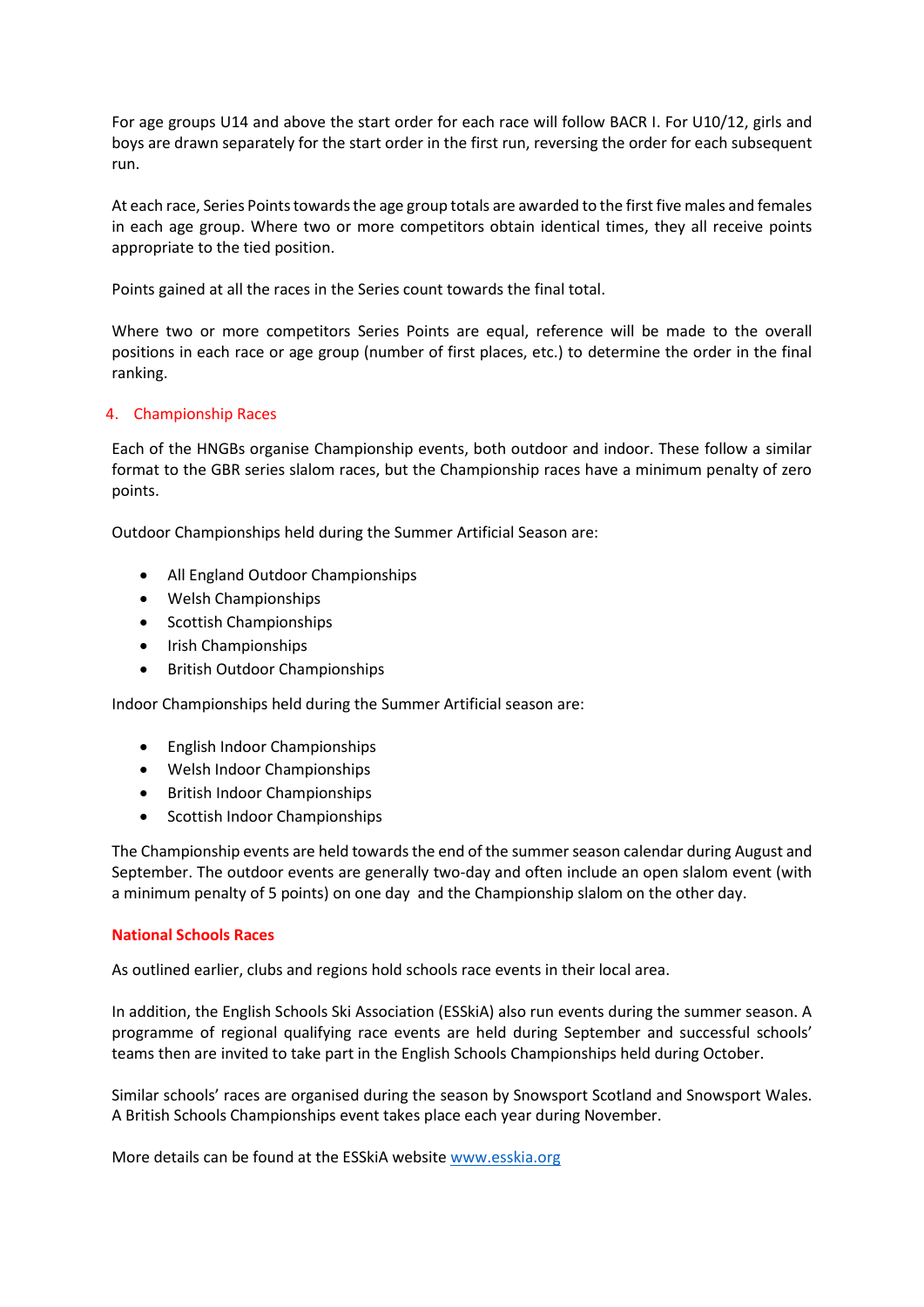#### **Alpine Snow Events**

During the winter season between December and April, the British HNGBs and Ski Academies organise a full calendar of Alpine ski races. These are seeded events for age categories U14 and above and most include a programme of U10/U12 race events also. The rules for the running of National ski races are defined in the British Competition Rules (BCR).

The British Alpine Seeding (BASS) scheme administers seeding for Home Nations Governing Bodies (HNGB) registered racers competing in recognised alpine ski races listed in the alpine ski calendar.

A competitor's seed point is calculated from the results of races as outlined in the BCR. The lowest seed points indicate the best level of performance.

Alpine snow races run in accordance with the BCR differ in format from the artificial races (which are run under the BACR), For the technical disciplines, U16 category and older are to comprise a 'standard' tworun race, with the first run start order determined by draw and seed points, all age categories as one group. The start order for U16 and older will be as described in BCR I.

The second run start order is determined by the results of the first run, and the aggregate time to count for seeding. Prizes may be awarded on the basis of aggregate time, or as otherwise directed by the Regulations for the particular competition.

For the U14 technical events, they comprise two single-run races, each seeded separately. Where U14 and other age groups are competing together, they run on the same course and use the same Race Penalty Point which must be applied to each single-run race.

Each race counts separately for seed points, but prizes and medals are awarded on the aggregate time from both races. The start order for U14 Race 1 is determined by a standard draw based on seed points. The start order for U14 Race 2 will be the reverse of their start order for Race 1.. When run on the same course, the U14 age group must be run separately from the other age groups, after the remainder of the field on each run unless determined otherwise by the Jury and announced at the Team Captains' Meeting.

For technical disciplines those racers who did not finish or were disqualified in the first run (not including those who did not start) will be offered the chance to run hors concours at the end of the second run, after the qualified competitors. There is no obligation to take up this offer. The jury has the discretion to deny the second run in response to course conditions.

In Super-G events, all competitors will usually run together in the same race. When run together, a single start list will be drawn in the usual manner based on seed points, with no separation by age group. Due consideration must be given to course setting as indicated under 1003.1.5.

The HNGBs also run several FIS events, which cover different the range of alpine ski disciplines, many of which are run alongside their Championships as part of the calendar programme.

Snowsport England organise and run the English Alpine Championships held at Bormio During February. This is held over a week and covers a full programme of ski racing of BASS races for U14 and U16 age categories covering Slalom, GS and Super G races, a full programme of FIS races for U18 and above, also including Slalom, GS and Super G races and includes a programme of U10/U12 races including GS, Parallel GS, and Slalom events. This is one of the largest winter events of the British Alpine Calendar.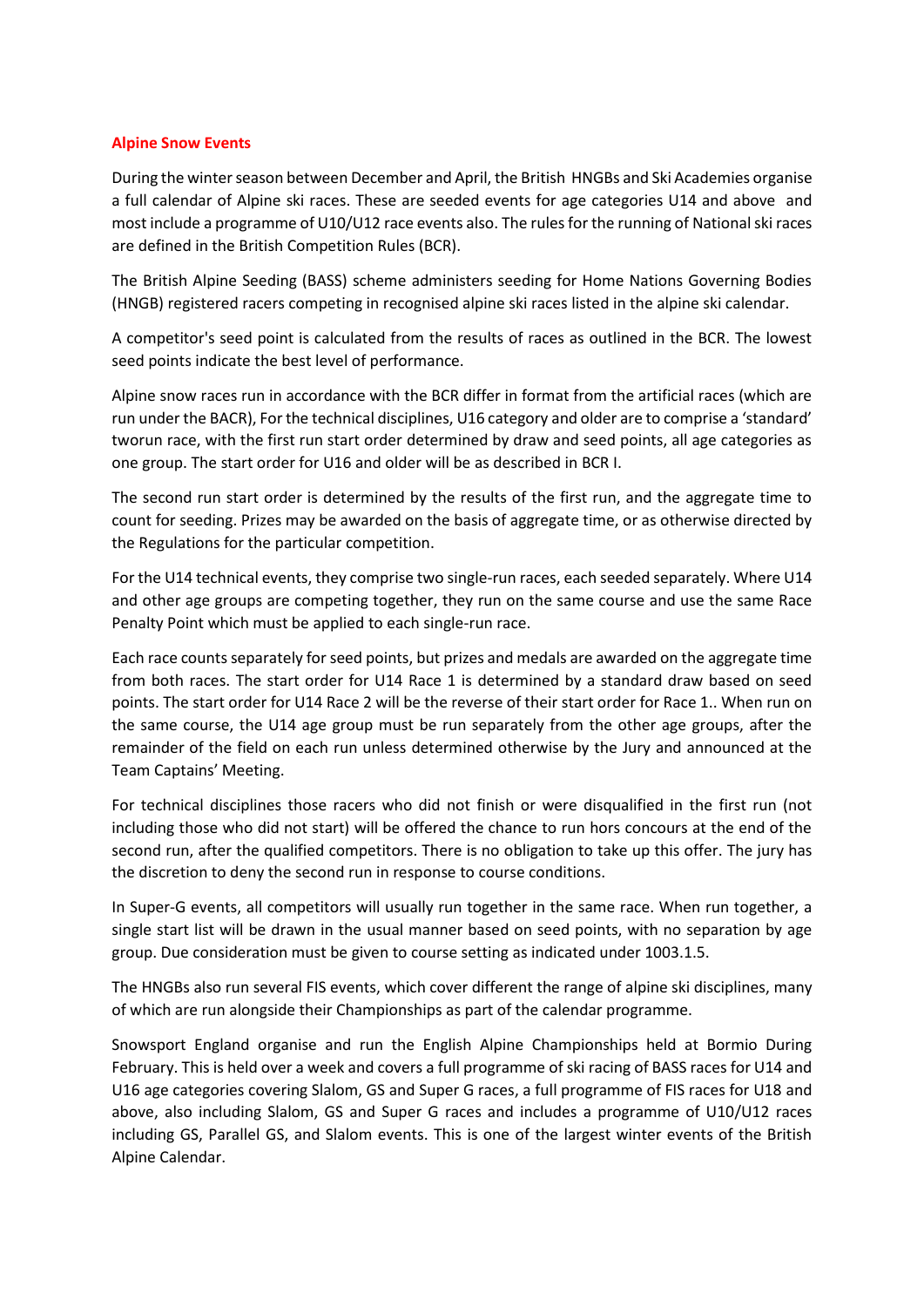More details can be found at [www.snowsportengland.org.uk/alpine-champs](http://www.snowsportengland.org.uk/alpine-champs)

The winter programme of BASS races includes the following events:

- Ambition Champs
- Evolution Speed BASS Races
- Anglo-Scottish Championships
- British Ski Academy BASS Championships
- Welsh Alpine Championships
- English Alpine Championships
- Inter Schools Races
- Aiglon Cup BASS races
- British Children's' Championships

In addition to the BASS races listed above there are two other events held during the year which provide an opportunity for racers to gain BASS seed points these are the Snowsport England Indoor Bass races held over a weekend each year at Landgraaf in The Netherlands, usually at the end of May. The weekend of racing includes two days of slalom races for age categories U14 and include stubby slalom races for U10/U12. Additionally, the programme usually includes an unseeded Pro Slalom event for all categories.

A further event which usually provides an opportunity got racers to gain BASS points is the Lowlands Indoor Championships held at the end of September each year. This involves competitors from Great Britain, Netherlands , Belgium, Luxembourg, Ireland, Denmark, and Iceland. The event is held at a weekend and includes two days of slalom racing which count as BASS seeded races for GBR racers for age categories U14 and above, and stubby slalom races are held for U10/U12 categories.

# **Key Sources of Information**

Each of the Home Nations Governing Bodies (HNGB) provide details of events that hey organise on their respective websites.

The principal source of all Alpine Ski Racing information is provided at the website [www.GBSki.com](http://www.gbski.com/)  This website includes a wealth of news and information for alpine ski racing and is the main means of posting all race related information. This site includes:

- News items used by HNGBs and Organisers to post items
- Calendar and Race Results
	- o Key Officials for each race and contact details
	- o Race Bulletins
		- Invitations
		- Acceptance Bulletins
		- Start Lists
		- Post-race Results
- Seeding
	- o Latest seed lists
		- BASS
		- iBARTS
		- oBARTS
	- o Historical seed lists